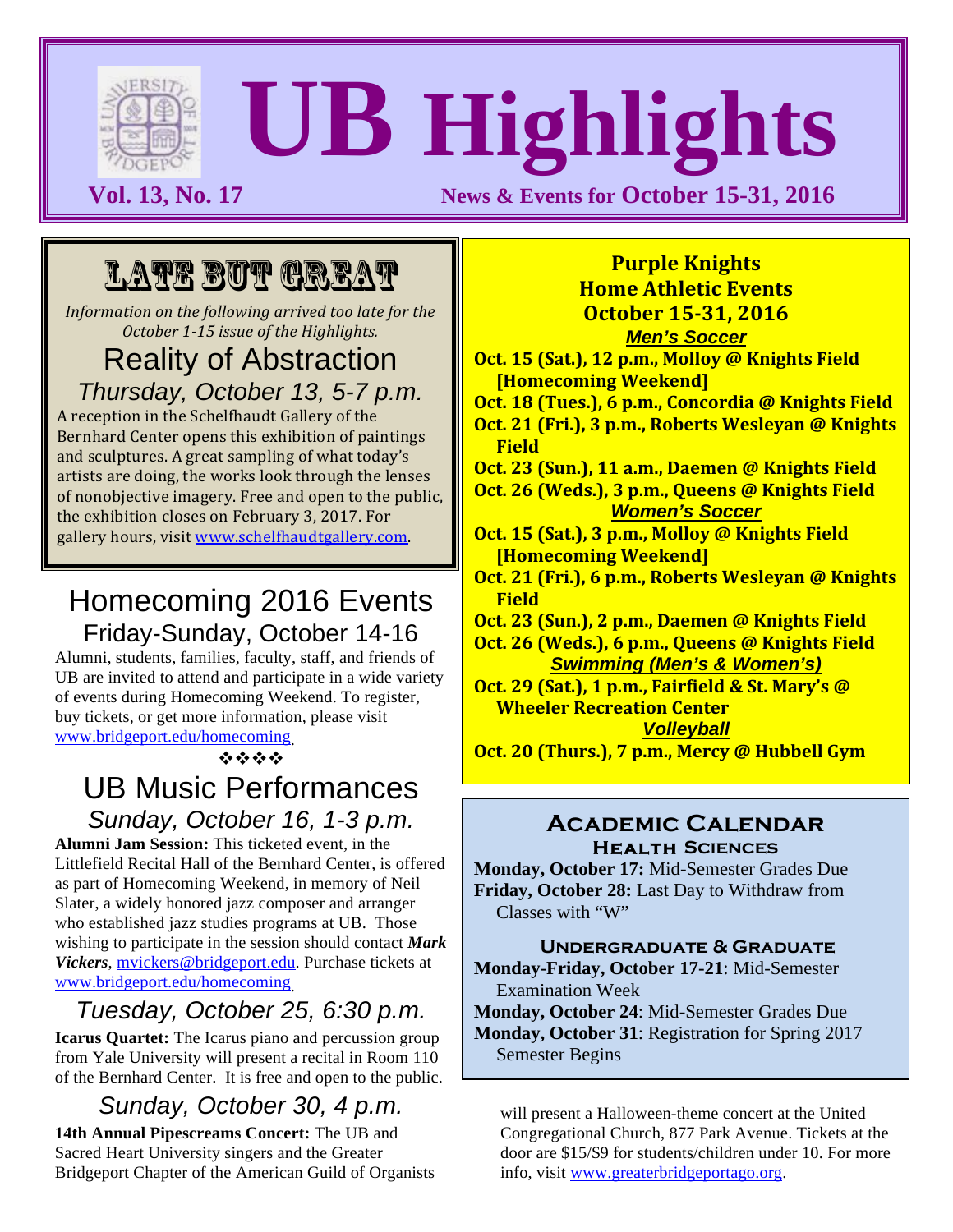# Education Info Sessions

*Bridgeport: Weds., Oct. 19, 6-7 p.m. 6th Floor Wahlstrom Stamford: Thurs., Oct. 27, 6-7 p.m. 5 Riverbend Drive, Building 5*

Register online for a session providing information about the School of Education's application process and program details. These sessions are especially useful for those interested in initial teacher certification. For more information, contact *Leanne Proctor,* 

lproctor@bridgeport.edu.

#### \*\*\*

# Take Back the Night *Wednesday, October 19, 6-9 p.m.*

At this event, UB students and community members are invited to speak out against or share their stories of sexual assault and domestic violence. For the fourth year, UB will join with thousands of other institutions, domestic violence shelters, and rape crisis centers to host Take Back the Night events. In the Student Center Social Room, free and open to all. Sponsored by the Division of Student Affairs. For more information about this initiative, visit www.Takebackthenight.org.

\*\*\*\*

# Graduate Info Session *Thursday, Oct. 20, 5:30-6:30 p.m.*

Students interested in the graduate programs of the University of Bridgeport at Waterbury are invited to attend a session at 84 Progress Lane explaining the application process and program details. Programs represented are those in business, engineering, counseling, and public and international affairs. Register online, or contact *Leanne Proctor*,

lproctor@bridgeport.edu or 203-576-4352, for more information.

# *Expert Business Advice*

*Valeria G. Bisceglia*, a business adviser for the Small Business Development Centers, a division of the Small Business Administration, will hold office hours at the UB Student Entrepreneur Center every Monday from 10:30 a.m. to 1:30 p.m. Her expertise is in business financing and planning, and she will provide the UB student community with her assistance at no charge.

To meet with Ms. Bisceglia, students may schedule an appointment by contacting *Bassma Mosallam* (bmosalam@my.bridgeport.edu) or *Alice Scalfi* (ascalfi@my.bridgeport.edu) and providing their first and last names, the name of their mentor, and the date and time requested.

#### Bachelor of Nursing Info Session *Friday, October 21, 3:30-4:30 p.m.*

Information on UB's Bachelor of Nursing Program will be presented in a late afternoon session at the Nursing Skills and Simulation Center, on the 7th floor of the Health Sciences Center. Prospective students may register online for the session. For more information, contact *Martine Bernadel,* mbernad@bridgeport.edu, or 203-576-2025.

**\*\*\*\*** 

### Undergrad Open House *Saturday, Oct. 22, 10 a.m.-1 p.m.*

Those interested in attending UB may get acquainted with UB's campus, students, faculty and staff at an open house beginning in the Bernhard Center. Events include a continental breakfast reception, an admissions presentation, a campus tour, a faculty "meet and greet," a chat with current UB students, a residence hall tour, and a financial aid presentation. Register online or contact *Jessica Crowley*, jessiccr@bridgeport.edu, or 203-576-4812.

**\*\*\*\*** 

#### Innovators Series *Weds., Oct. 26, 5:30-7:30 p.m.*

Learn the ins, outs, dos, don'ts, risks and obstacles of raising capital at various stages of business growth! Moderated by *Gad Selig,* UB's director of the Technology Management programs and dean for industry outreach in the School of Engineering, a panel will discuss raising capital for startups and growing companies. Panelists are *Liddy H. Karter*, Enhanced Capital Partners, Inc.; *Frank Morse*, Carter Morse & Mathias; and *Patrick O'Neill*, Connecticut Innovations. Held in the Schelfhaudt Gallery of the Bernhard Center, this event is free and open to the public, but RSVP to lchristi@bridgeport.edu or 203-576-4151.

#### \*\*\*\*

# UB Health Fair 2016 *Thursday, Oct. 27, 10 a.m.-3 p.m.*

Free massages, giveaways, health screenings –including blood-pressure screenings, confidential STD and HIV testing, body-mass index testing – and healthy raffle prizes are just a few of the reasons to check out UB's Health Fair. More than 50 vendors are expected to attend to help you learn how to better your health. The event, in the Wheeler Recreation Center, is free and open to the public. For more information, contact *Melissa Lopez*, 203-576-4712.